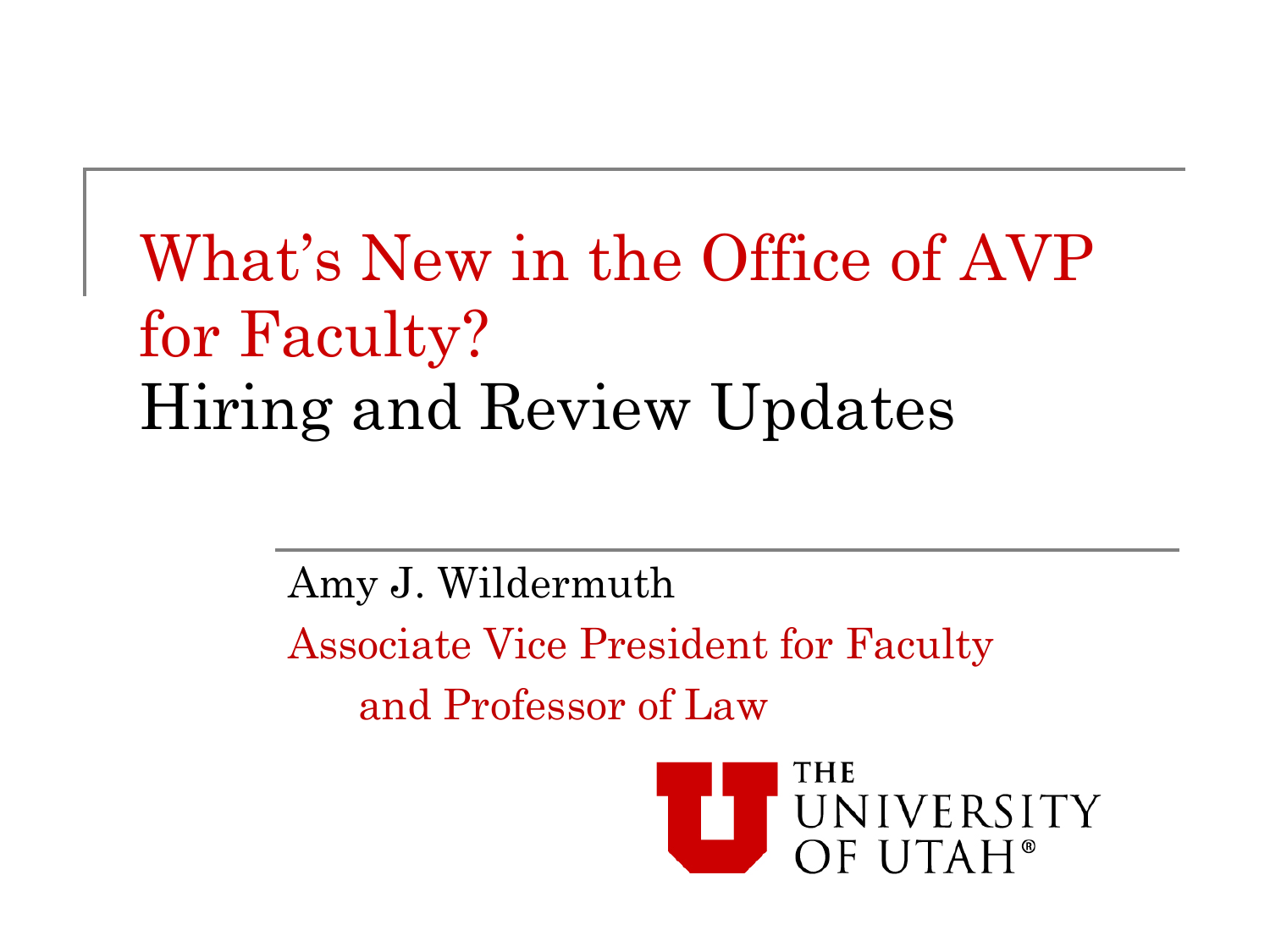# Assistance in Office

- Hiring/Appointments: **Heather Call**
- Review (Regular and Auxiliary)
	- Architecture + Planning, Business, Humanities, Law, Libraries, and Science: **Trina Rich**
	- **□** Education, Engineering, Fine Arts, Mines & Earth Sciences, Social & Behavioral Sciences, and Social Work: **Tami Garff**
	- Health Sciences: **Jennifer Allie** (and **Heather Call**)

#### *We are ALL here to help!*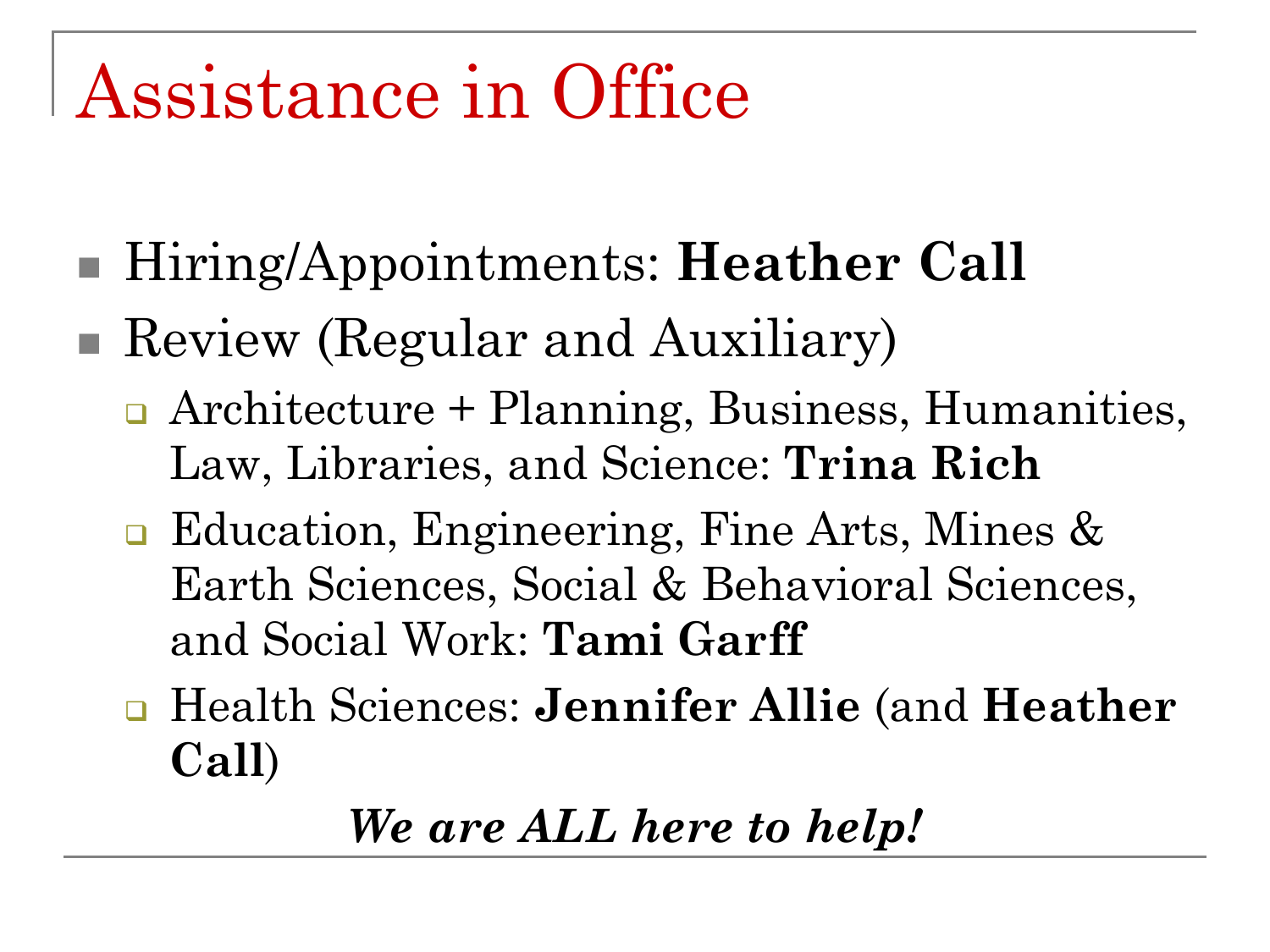# Hiring: New System

Disconnect in hiring because it starts in the Office for Diversity and ends in our office.

■ One solution: We are putting in place a process that allows us to review offer letters before they are sent out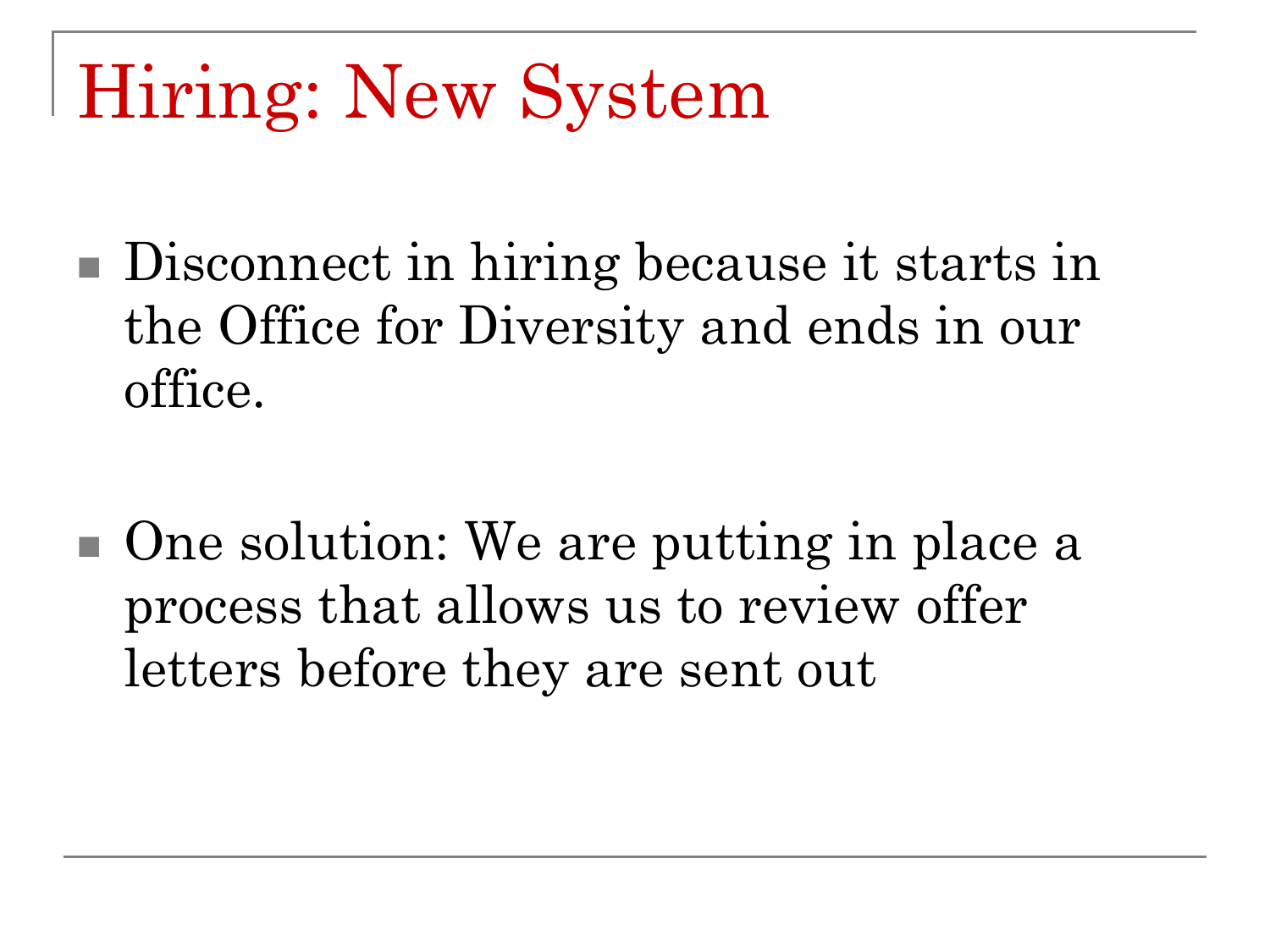# Offer Letters: Basics

- We are pleased to offer you an appointment as an [job title must match job code] in the Department of [?] at the University of Utah.
- Tenure review process information is available at

[http://www.regulations.utah.edu/academics/6-](http://www.regulations.utah.edu/academics/6-303.html) [303.html](http://www.regulations.utah.edu/academics/6-303.html)

■ Include RPT standards for department/college if not already provided to candidate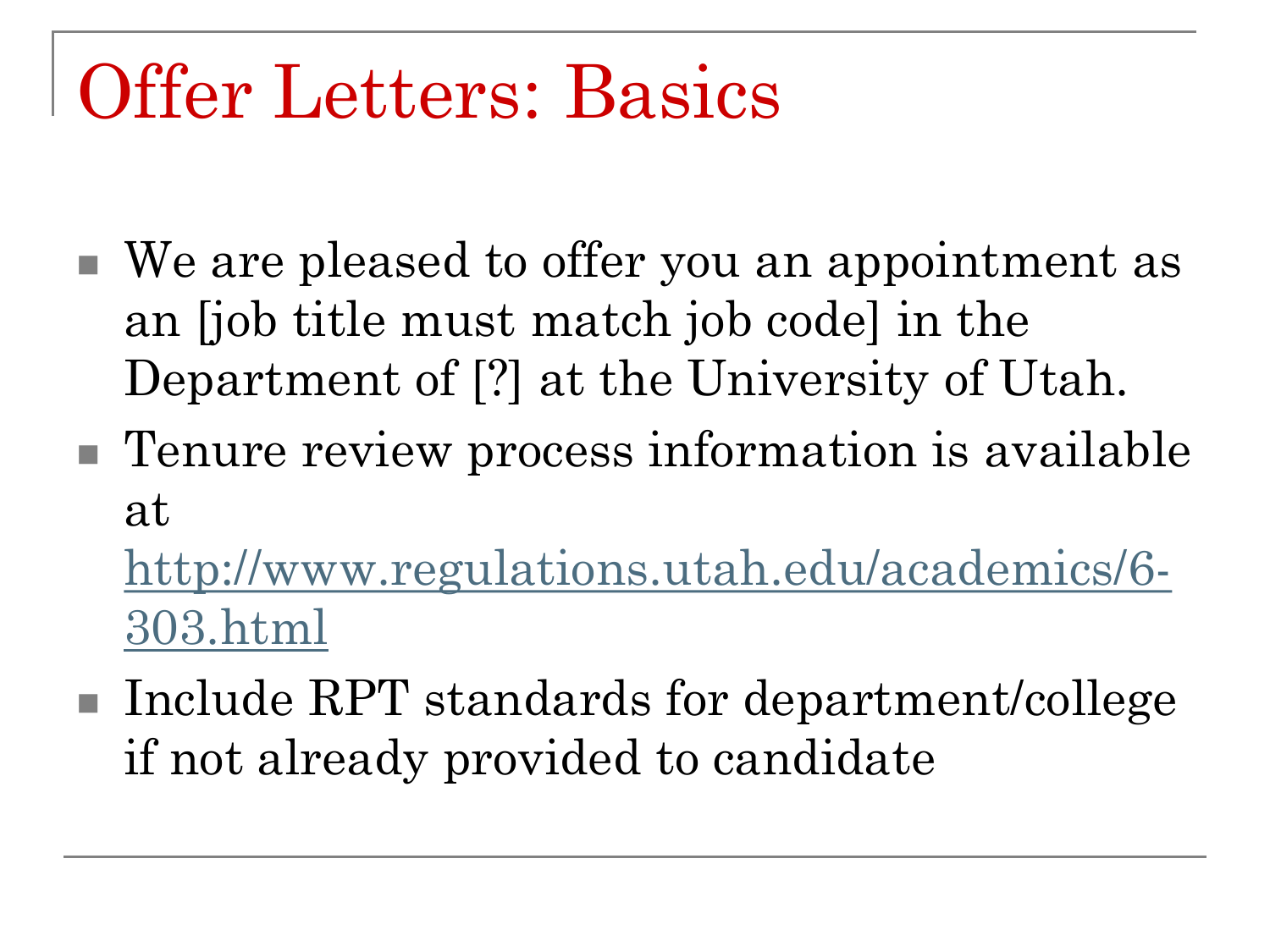### Other Parts of Offer Letter

- Appointment term (describe the FTE), salary, and benefits
- $\blacksquare$  Start-up support (if any)
- Travel and moving costs (and immigration information if relevant)
- Research facilities and equipment (if any)
- Departmental and College expectations
- Background Check (employment is contingent on this)
- Must be approved by Senate, President, and Board of Trustees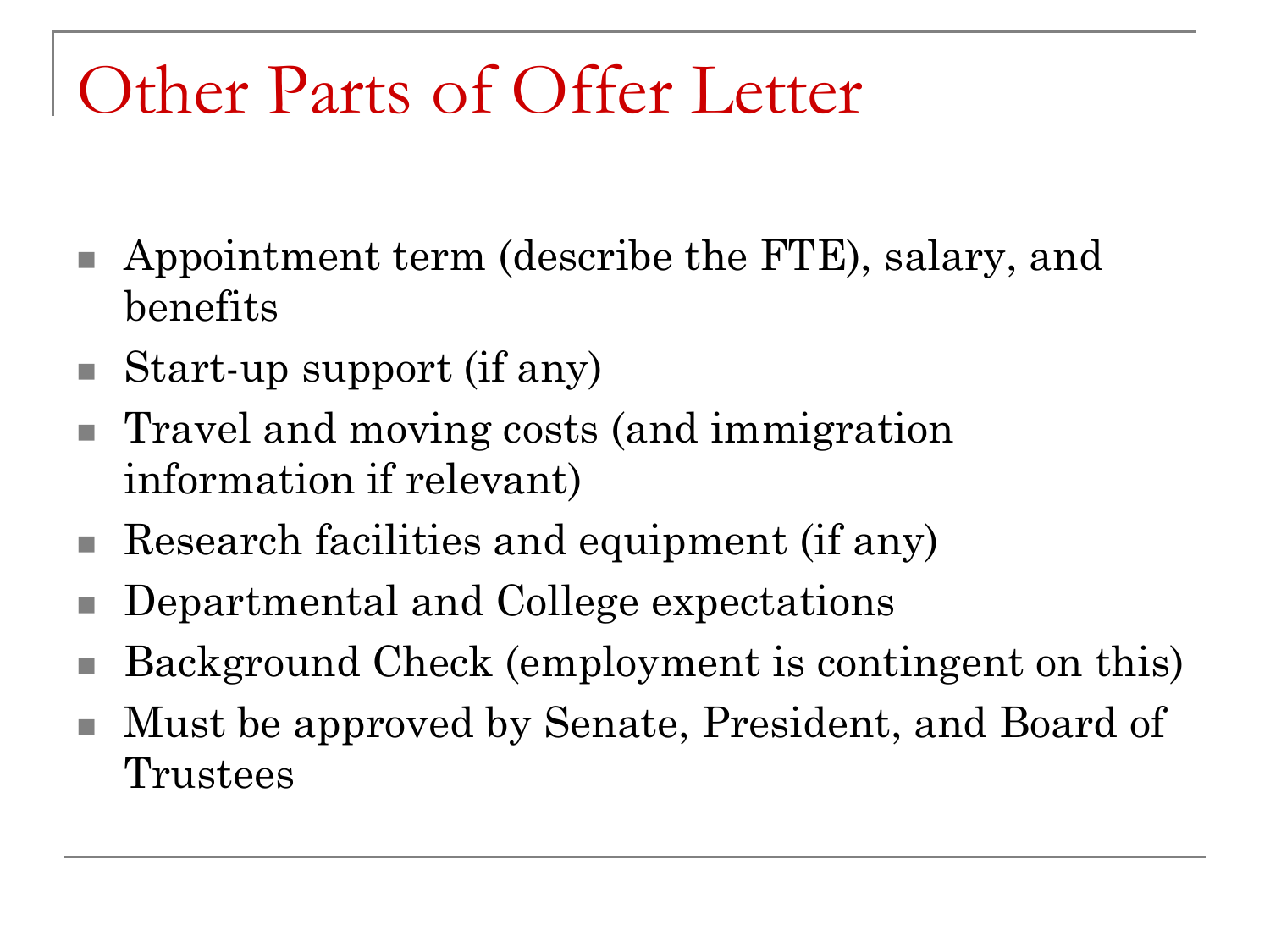# Reviews: Eliminate Paper!

- By next year, we will have software that is being designed for us by Nolij for the RPT process
- We are happy to accept things electronically *this year* (WebCT/Canvas; Unite)
- $\blacksquare$  In the next few years, all employee files will be electronic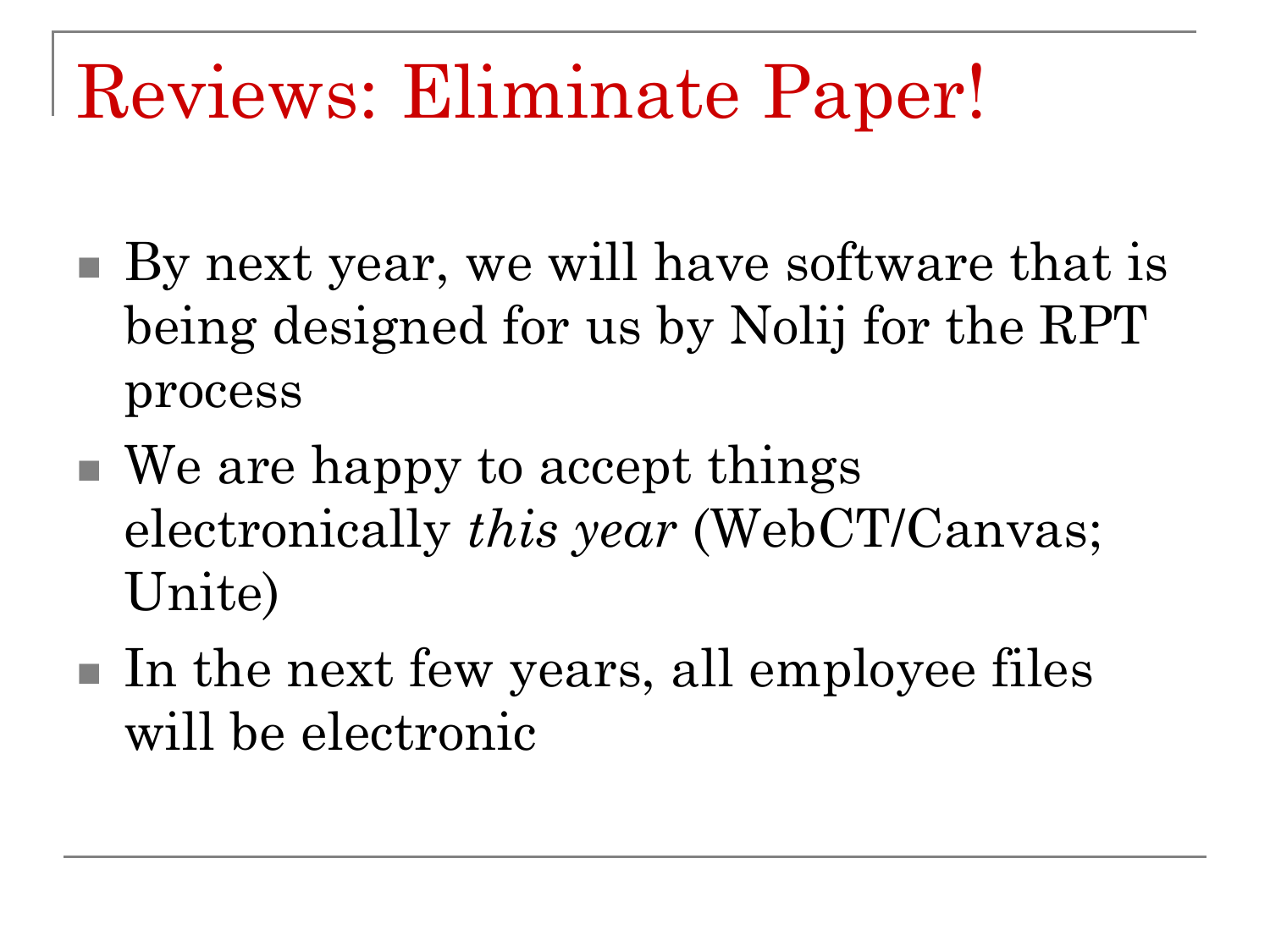# Tips for Success in the Review Process

#### Mentor pre-tenure faculty

*Educate on teaching, research, and service requirements*

- Set internal deadlines for research/funding
- Provide feedback on teaching (refer to CTLE; peer reviews)
- Provide manageable but meaningful service opportunities
- Regularly meet with pre-tenure faculty
- Meet with the SAC (Student Advisory Committee)
	- More than three members preferred
	- Helpful to get students familiar with professor (but watch for axes to grind)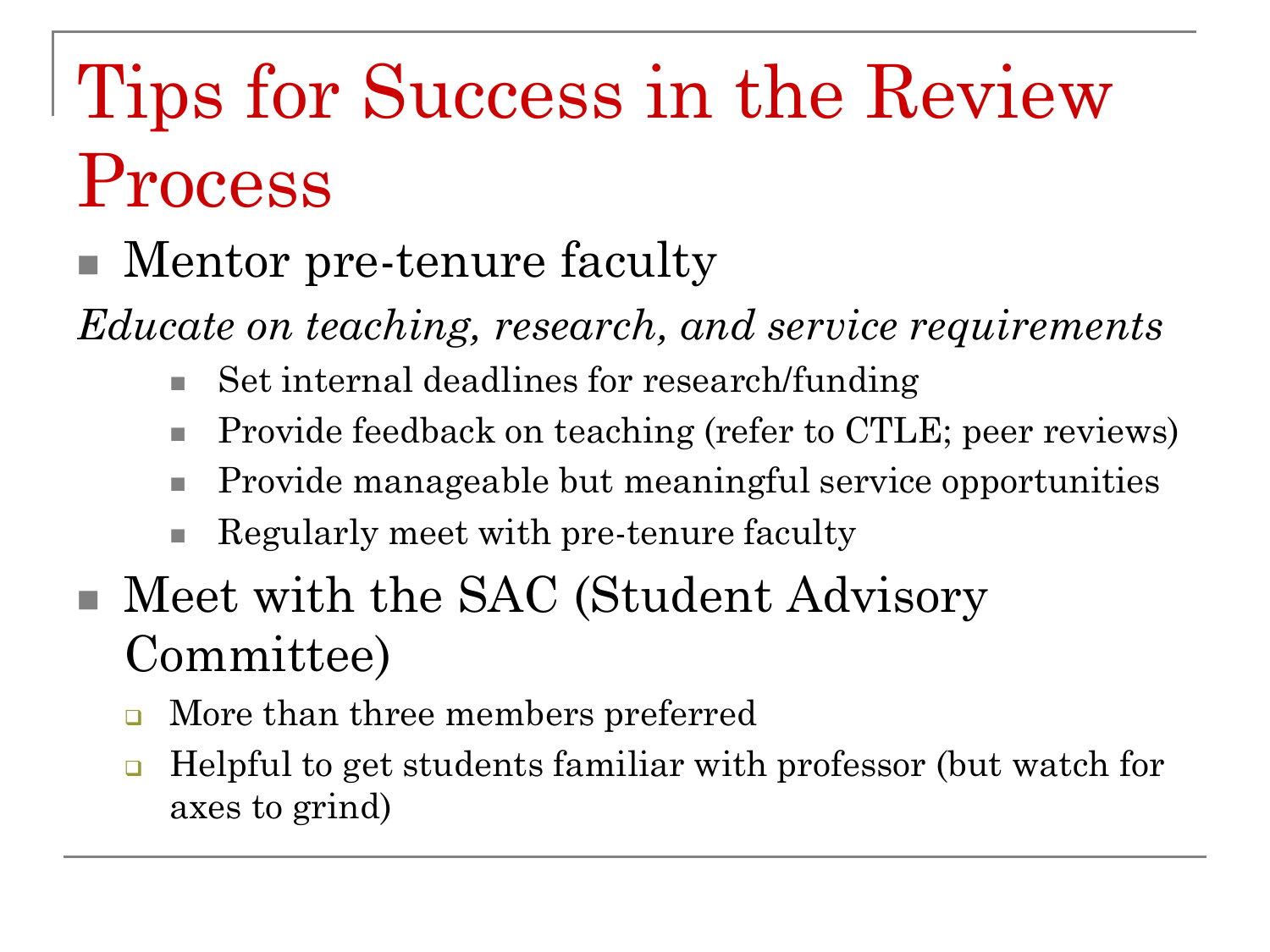# More Tips in the Review Process

- Follow department, college, and university policy requirements
	- Timeline
	- **Know and protect the rights of candidate (including** response rights)
- Be honest about concerns and/or bad fit
	- **Earlier** is better.
	- Get resignations in writing and accept them in writing
	- **Please use our office as a resource**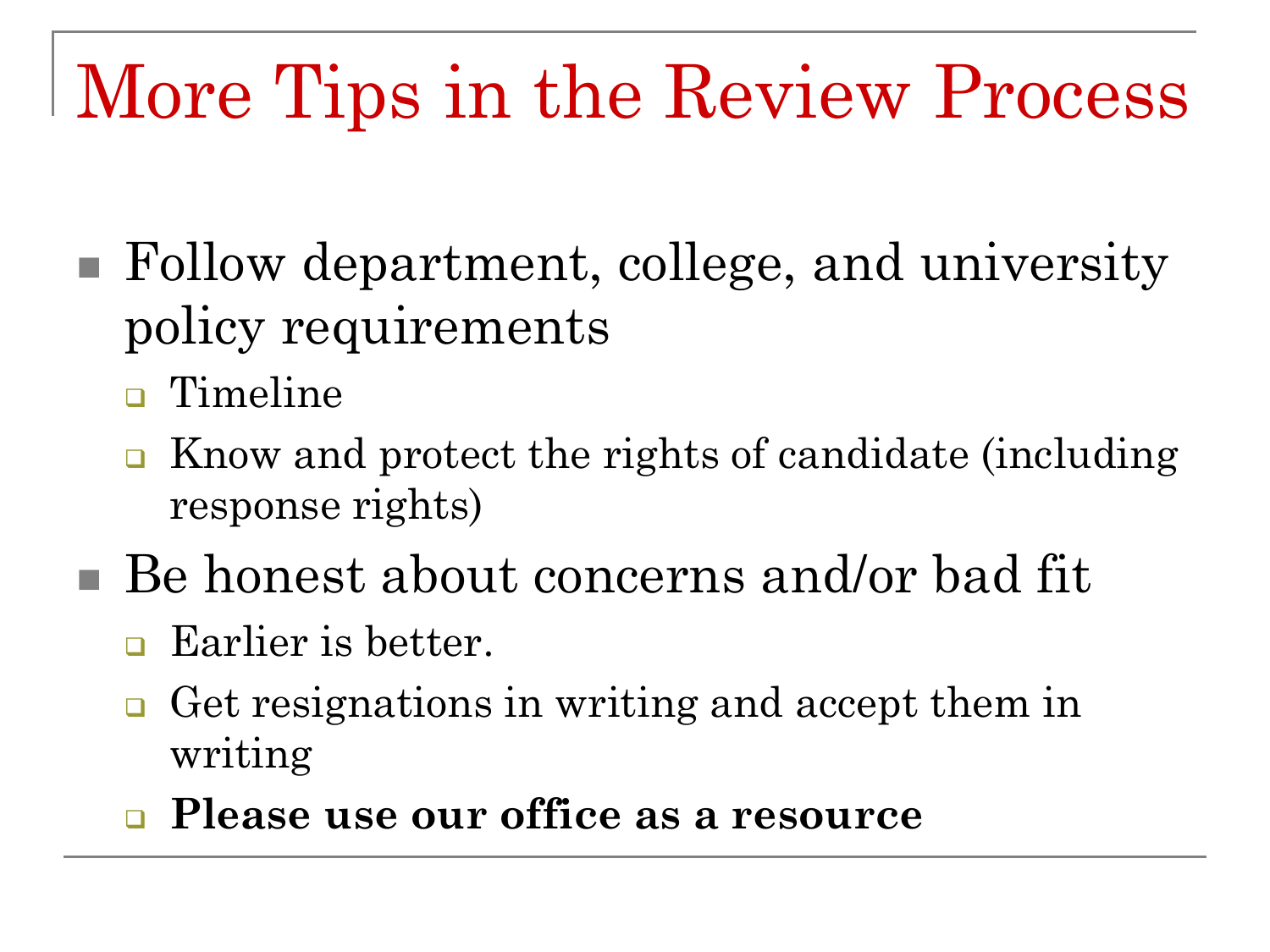Other Changes: Three Categories of Faculty

- Regular (tenure and tenure/track)
- Auxiliary (lecturer, research, clinical, visiting)
- Adjunct

### *What does this mean?*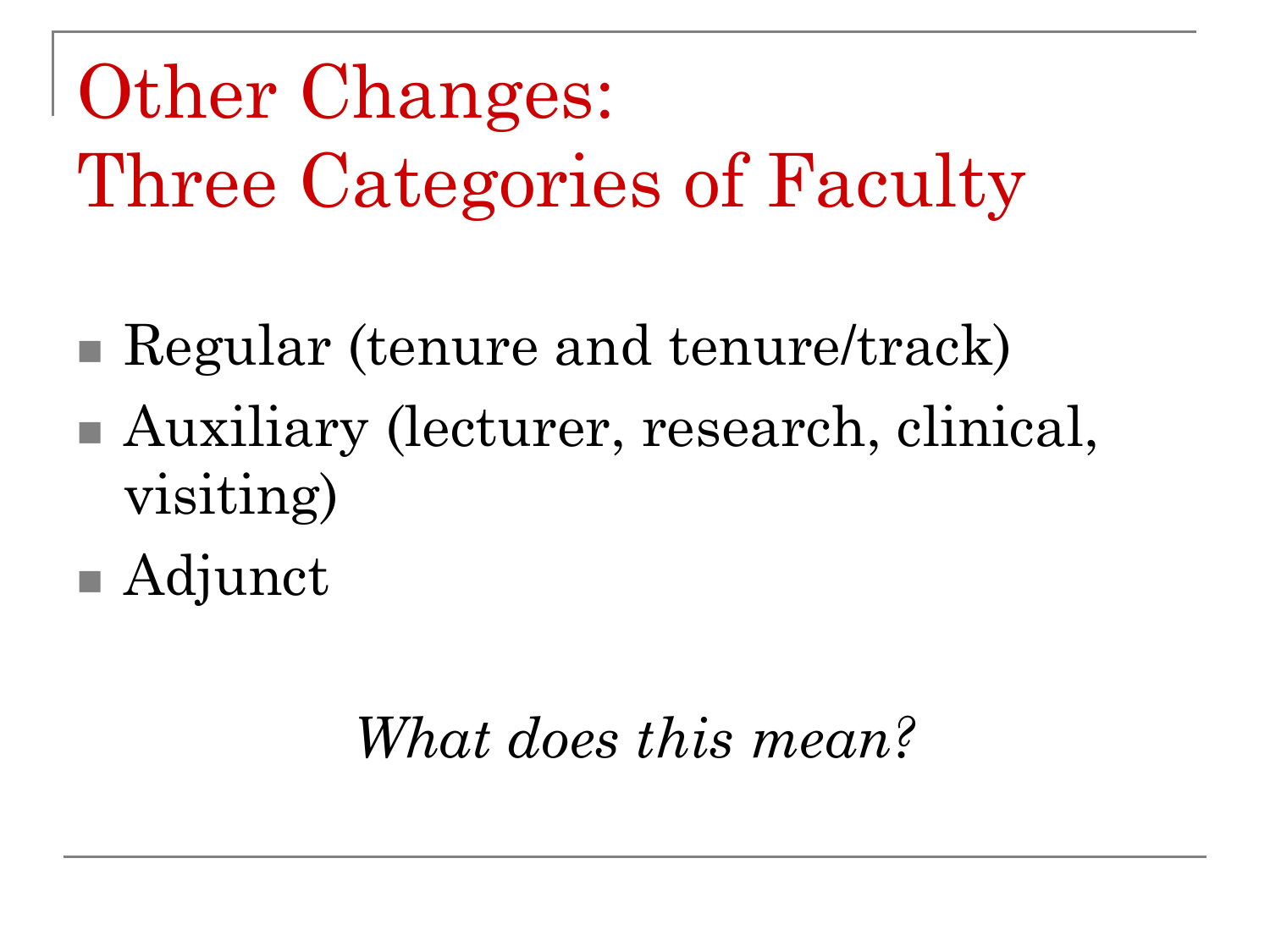## Post-Tenure Review

- Begin a discussion about what works and does not work in post-tenure reviews.
- We are putting together a group to talk about what we could do in rethinking the process to make it more effective.
- *We want to do this on our terms.*